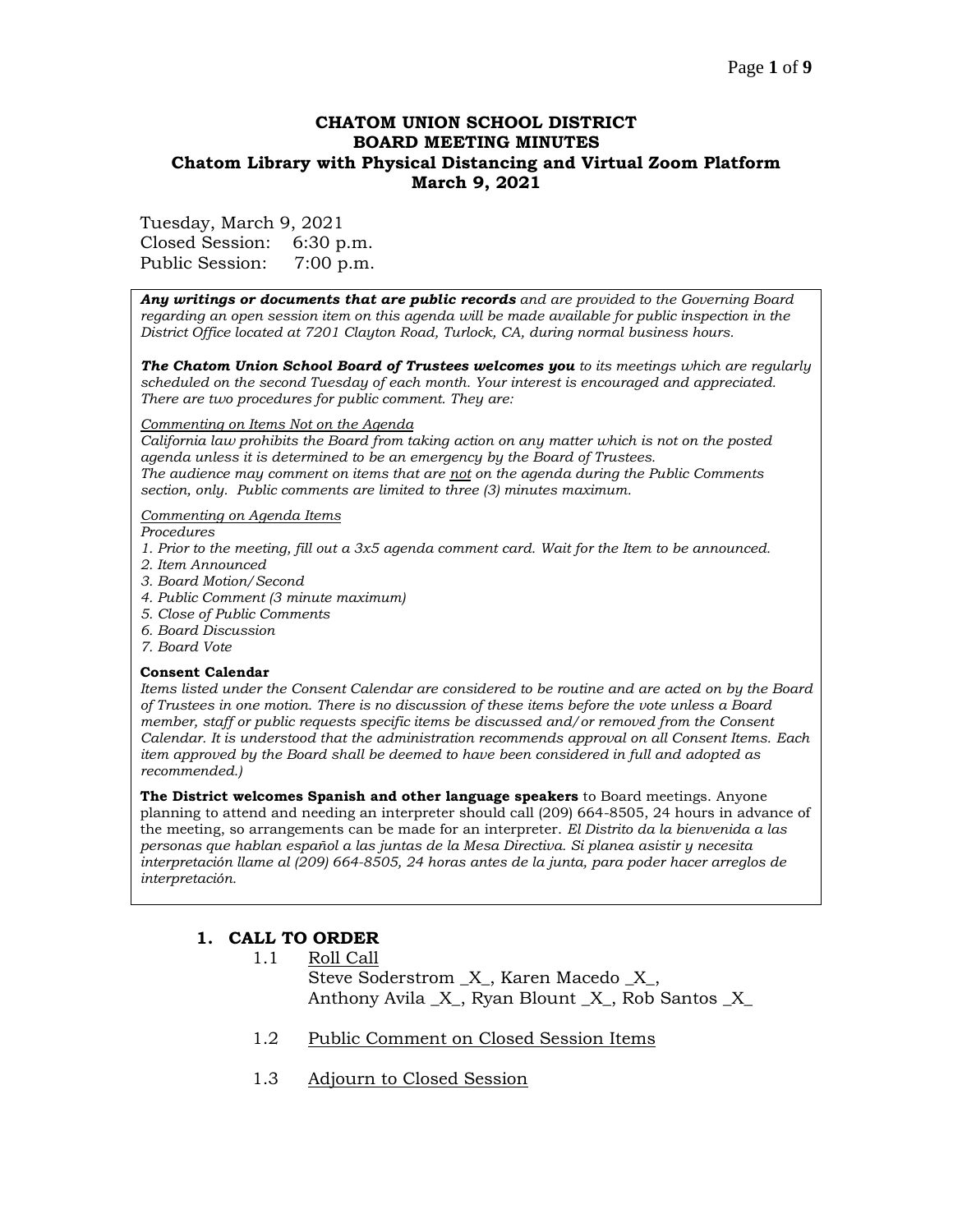## **2. CLOSED SESSION**

*Disclosure of Items Discussed in Closed Session (Gov. Code 54947.7)*

- 2.1 Public Employee Appointment (Gov. Code 54957 and 54954.5 (e)
- 2.2 Public Employees Discipline/Dismissal/Release/Non- reelection/Leaves of Absence/Resignation/Retirements And Resolution Regarding Reduction or Discontinuance of Source (Gov. Code 44949 (e) and Gov. Code 44955) The Board accepted the retirement of Classified Employee #03-09-21-01/Cecilia Santos, and Classified Employee #03- 02-21-02/Vitalina Bettencourt

APPROVED Motion: Rob Santos Second: Karen Macedo Vote: Ayes 5 Noes 0 Abstentions 0

- 2.3 Negotiations
- 2.4 Adjournment Back to Public Session Adjourned to public session at 7:01 APPROVED Motion: Anthony Avila Second: Ryan Blount Vote: Ayes 5 Noes 0 Abstentions 0

## **3. OPEN SESSION: CALL TO ORDER**

Meeting was called to order at 7:03 by President Steve Soderstrom

- 3.1 Roll Call Steve Soderstrom \_X\_, Karen Macedo \_X\_, Anthony Avila  $X$ , Ryan Blount  $X$ , Rob Santos  $X$
- 3.2 Flag Salute The flag salute was led by Board President, Steve Soderstrom
- 3.3 Report from Closed Session The Board accepted retirement of Classified Employee #03- 09-21-01, and Classified Employee #03-09-21-02
- 3.4 Approval of Agenda APPROVED Motion: Karen Macedo Second: Rob Santos Vote: Ayes 5 Noes 0 Abstentions 0

## **4. CONSENT CALENDAR**

- 4.1 Board Minutes
- 4.2 Fiscal Services Warrants/Payroll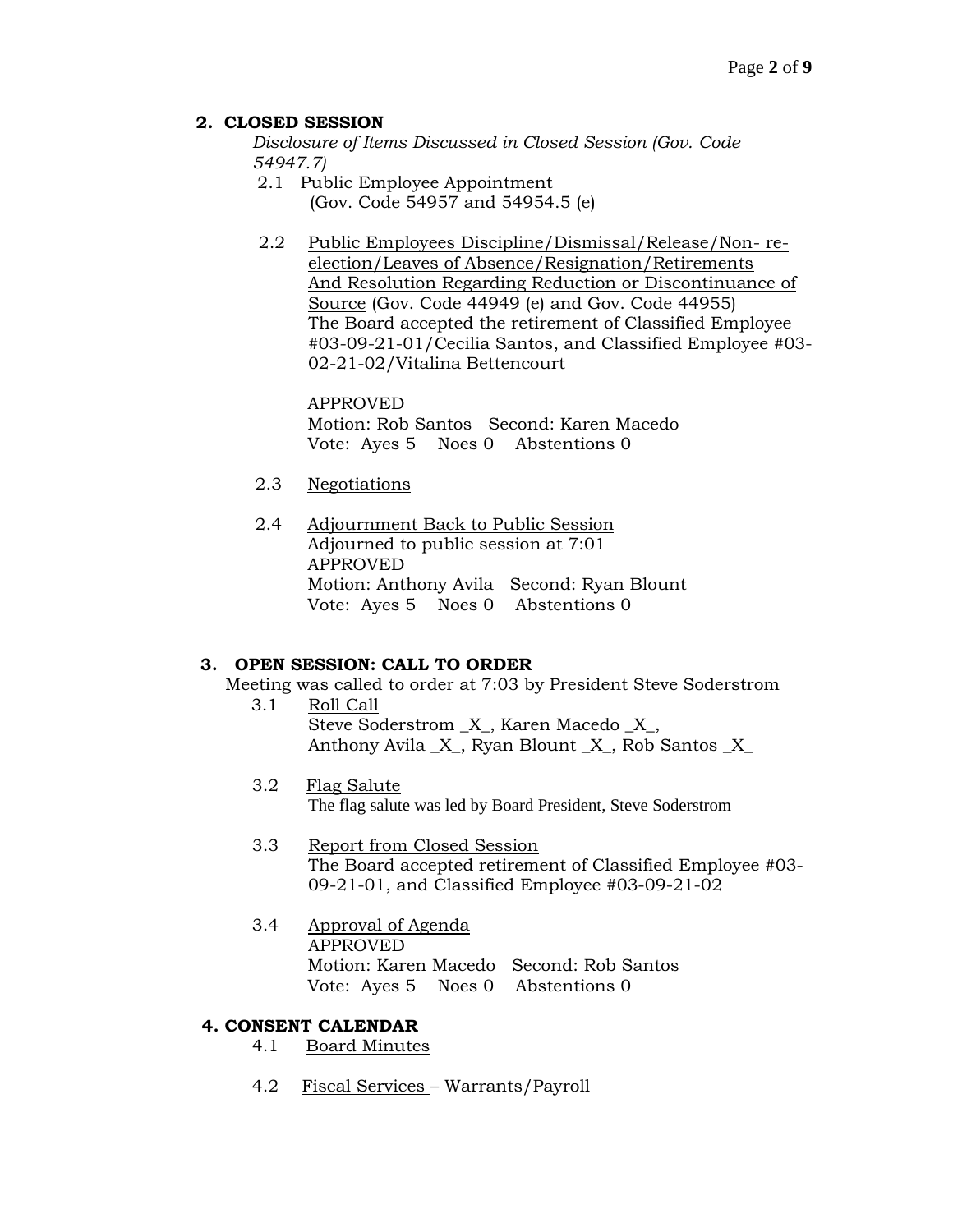4.3 Collection of Developer Fees (if any) APPROVED Motion: Karen Macedo Second: Rob Santos Vote: Ayes 5 Noes 0 Abstentions 0

## **5. PUBLIC COMMENT/RECOGNITION/COMMUNICATION**

5.1 Stanislaus Partners in Education (S.P.I.E.) Grant in the Amount of \$300 Awarded to Mrs. Salas for Class Incentives Cherise congratulated Alex Salas on the award of the S.P.I.E grant. Mrs. Salas explained that the funds will be used to purchase prizes for students in her classroom's, Cactus Corner Store. She asked her students to write out lists of types of items that they need, and she will purchase those items to have available to them at the store. She shared that students earn cactus cash by having good attendance and good behavior.

There were no other public comments.

## **6. INFORMATION**

6.1 Calendar of Events

Mrs. Olvera reported that the next PTC meeting is scheduled for March 16, 2021. Cherise also shared that students had a lot of fun dressing up during Dr. Seuss week.

- 6.2 Board Financial Summary Report Kelly shared that the cafeteria fund was at a negative cash balance on the summary, but she had received a check that would be deposited and would bring the balance back up to a positive.
- 6.3 Communication from the Stanislaus County Office of Education Regarding the 2020-2021 First Interim Report Kelly shared that the District received a positive certification for the First Interim Report from the Stanislaus County Office of Education.

# 6.4 Program Reports:

• Chatom Elementary School Sara reported that Chatom had a great start to students coming back to 5 day in-person learning. She shared that classified and certificated staff have done a fabulous job at helping students feel happy, safe, and supported. She also shared the character trait for the month of March is respect. Chatom is continuing to share their "power of yet" statements that was carried over from last month. Chatom participated in "Read Across America", and celebrated reading with Dr. Seuss week, along with having a different theme to dress up as every day of the week. Sara also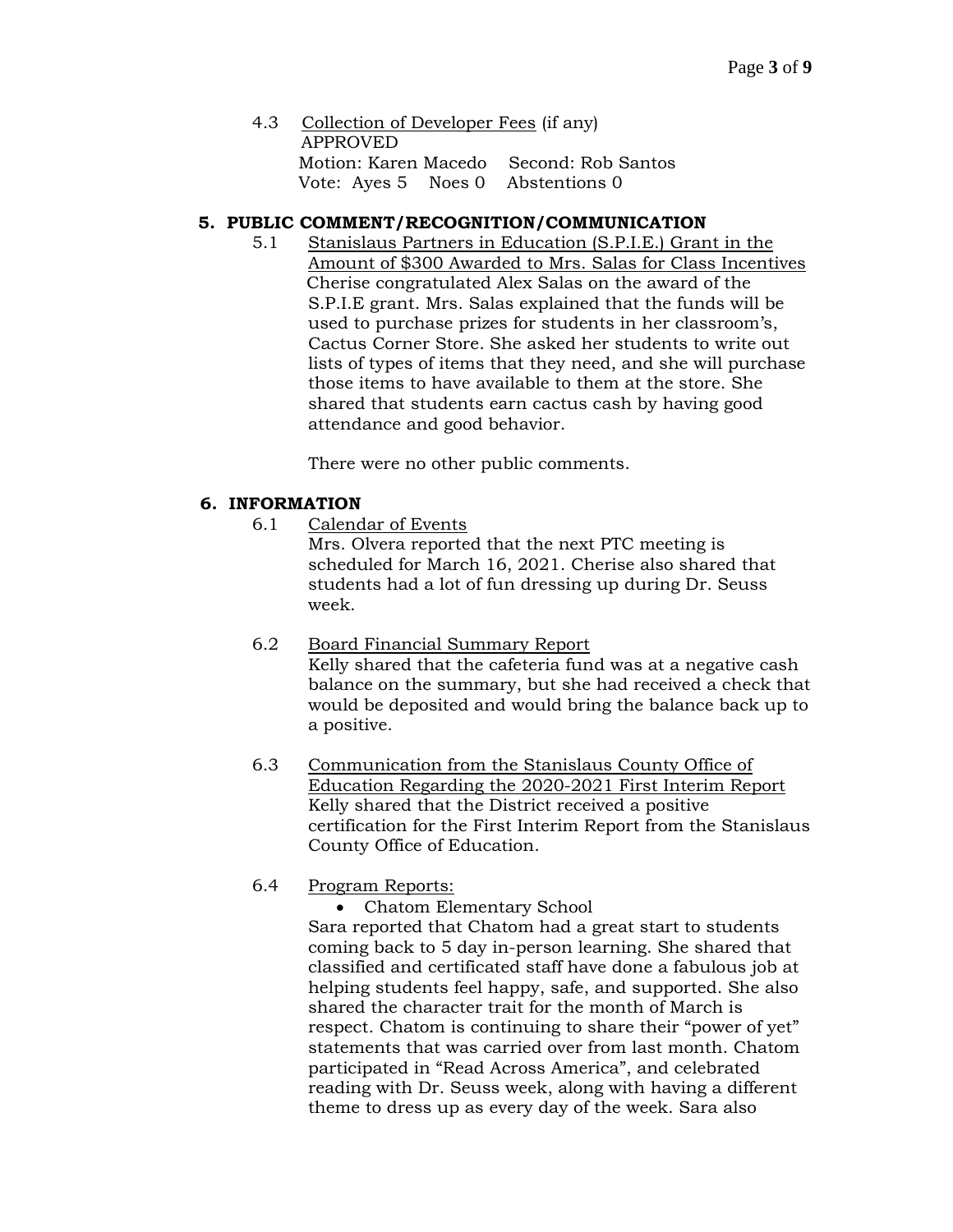reported that Chatom is continuing Warrior Wednesday, and Student of the Month. She thanked teachers for doing an outstanding job presenting how proud they are of their student via virtual presentation.

Sara also shared that Chatom is starting to prepare for statewide testing in April.

### • Mt. View Middle School

Steve reported that Mountain View has moved their morning announcements to every afternoon at 2:30, and it can be heard on the loudspeaker, from the parking lot. He shared that he is also happy to feel some of the normalcy of being back to school for 5 days of in-person learning. He shared that third quarter ends this Friday, March 12, 2021. He also reported that he has 17 eighth grade students that are working to get back on track to graduate, and there are 5 that have already gotten back on track. He reported that they are beginning preparation for ELPAC testing, and he reported that CAASPP testing will begin after Easter break. Karen Macedo asked what plans he had in place for those students that are not up to standards. Steve said they have created projects for those students to try to get the students back on track for graduation. He also put out an email to ask any staff member that may be interested in adopting a student in need of extra support. Many staff members have been reaching out to those students that are struggling and motivating them daily by continuing to try to offer support to get them back on track. Steve reported that the enrollment for Mountain View is currently at 197 students. Track and Field practice starts this Thursday and Friday. All students will be practicing, but students in  $7<sup>th</sup>$  and  $8<sup>th</sup>$ grade will be competing, while students in 6th grade will be treated as if it were a camp. Kristin Santos reported that there are 3 track meets scheduled in April. The schools that are scheduled include Hickman, Big Valley, and Hughson. Rob Santos asked about basketball. Steve said that he hadn't heard anything about indoor sports being approved but he would look into it. Cherise said she would also be looking into if basketball was one of the approved sports as well.

• Chatom State Preschool

Sandra reported that preschool is working on frogs, worms, and ladybugs. She shared that preschool registration is scheduled for April  $28<sup>th</sup>$  and May 5<sup>th</sup>, and there was a parent meeting on March 3rd. Sandra shared that preschool is receiving an Inclusive Early Education Expansion Program Grant (IEEEP), with 3 main activities for the use of the grant funds. The activities are facilities, professional development, and adaptive equipment. Items that Sandra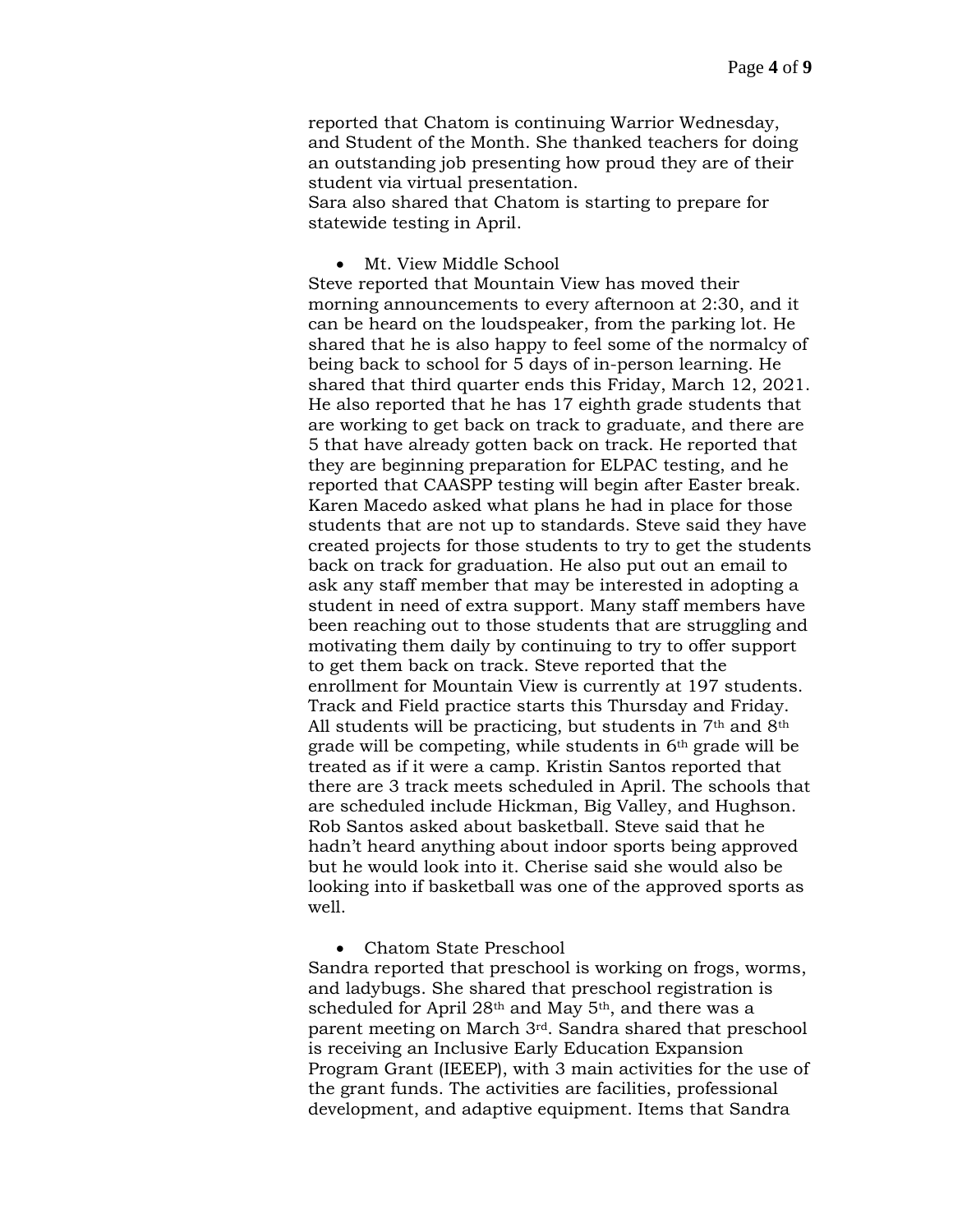would like to use these funds on include; 2 cement ramps, playground surface, walkway repair, removal of an old tree, a new shade structure, 2 new water faucets, new play equipment, materials, push cars, professional development, coaching, one-on-one support, and additional renovations and repairs. Sandra is hoping to begin on June 1, 2021.

• Chatom Union School District

Mrs. Olvera reported that the total enrollment in February was 566 and it is currently at 582 (Chatom Elementary 386 and Mountain View 196). There was an increase of 16 students since last month and an additional 3 that have started since then. Cherise reported that there are currently 47 students at Chatom that are participating in the R.I.S.E. program, and 44 students at Mountain View. Cherise shared an update on Senate Bill 86. The legislation includes an In-Person Grant and an Expanded Learning Grant. In order to receive the In-Person Grant the district must offer in-person instruction to students by April 1st. The Expanded Learning Grant will be based on homeless student enrollment and LCFF entitlement.

Cherise also reported that it was discovered on Monday, February 22nd that the Chatom Elementary outdoor freezer was broken into sometime over the weekend. The total amount of theft was \$9,046.35 but there are still some outstanding invoices. There was a police report filed with Stanislaus County Sheriff's Department, and there will be an insurance report filed. Cherise reported that there are some outdoor projects that will be occurring. They include the upcoming preschool outdoor project, and an upcoming Mountain View parking lot irrigation system repair. Once the repair is completed at Mountain View, they will explore options to filter the manganese. She asked Dr. Rob Santos if he would continue as the contact for these outdoor projects, and he said that would be fine.

Cherise also gave a state assessment update. She reported that ELPAC testing would begin at both sites and Karen Macedo asked how testing would be handled for students that are still on distance learning. Cherise let her know that testing can be done either remotely or on site. However, the goal is to try to get all students to test on site. Karen commented that she is also pleased to see enrollment numbers going up and hopes the number is up to 600 by the next meeting.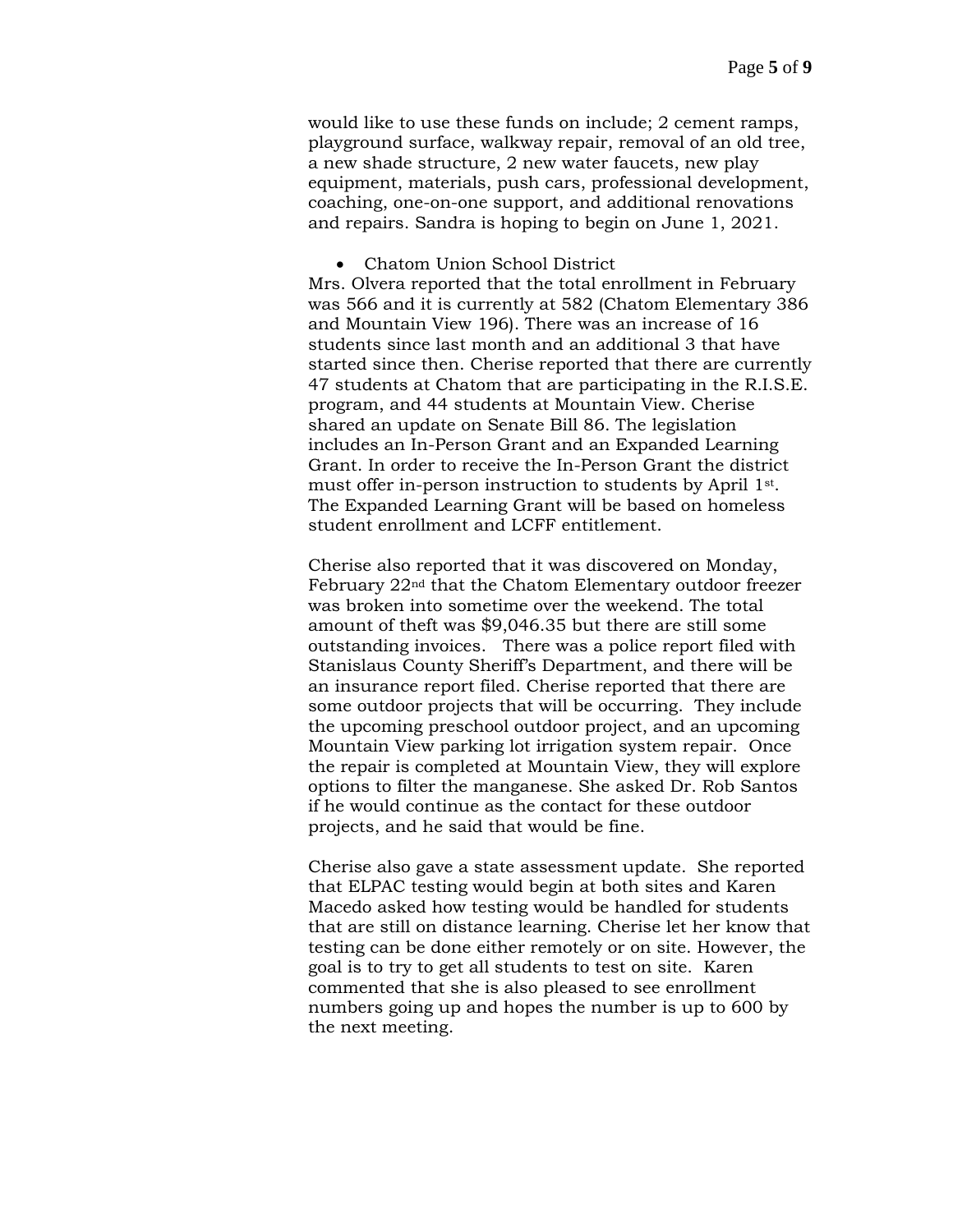## **7. ACTION**

7.1 Consider Approval of Special Education Local Plan Area (SELPA) Section B: Governance and Administration The Governance and Administration section of the local SELPA Plan was presented for Board consideration and approval. It is a requirement that the plan be presented to the Board every three years.

APPROVED Motion: Karen Macedo Second: Rob Santos Vote: Ayes 5 Noes 0 Abstentions 0

7.2 Consider Receipt of California School Employees Association (CSEA) and Its Chatom Chapter #585 Initial Public Sunshine Proposal Mrs. Olvera reported that last night she received the initial Sunshine proposal from CSEA Chapter #585. The CSEA sunshine included: Article XVIII increase to salary, longevity and steps. Article XVIII increase to classified health benefit cap and Article 4.3.2 proposing to amend current language on extended illness leave.

APPROVED Motion: Rob Santos Second: Karen Macedo Vote: Ayes 5 Noes 0 Abstentions 0

7.3 Consider Approval of DIACARTA Laboratory Services Agreement

> Cherise shared that all employees are still required to continue COVID surveillance testing under the current state guidance. All staff members are tested every eight weeks. Currently testing is being done off site at local free clinics and pharmacies. Now that students are back fulltime, she has been researching more convenient and less invasive options. She shared that she received a sample DIACARTA saliva-based testing kit that is \$60.00 per kit. The self-administered saliva-based PCR test is reliable and less invasive. Specimens are collected on site, sent to the lab via FedEx and the results are ready in 24-48 hours. This test is ranked in the top 3 among all the tests that have been FDA EUA approved. Rob Santos asked how many staff members are being tested weekly and Cherise answered, there are about 8-10 staff members tested per week. He also asked if this is a requirement and Cherise let him know it is a state requirement. Anthony Avila asked if these tests are paid for with COVID money and Cherise confirmed that they are being paid through COVID funds.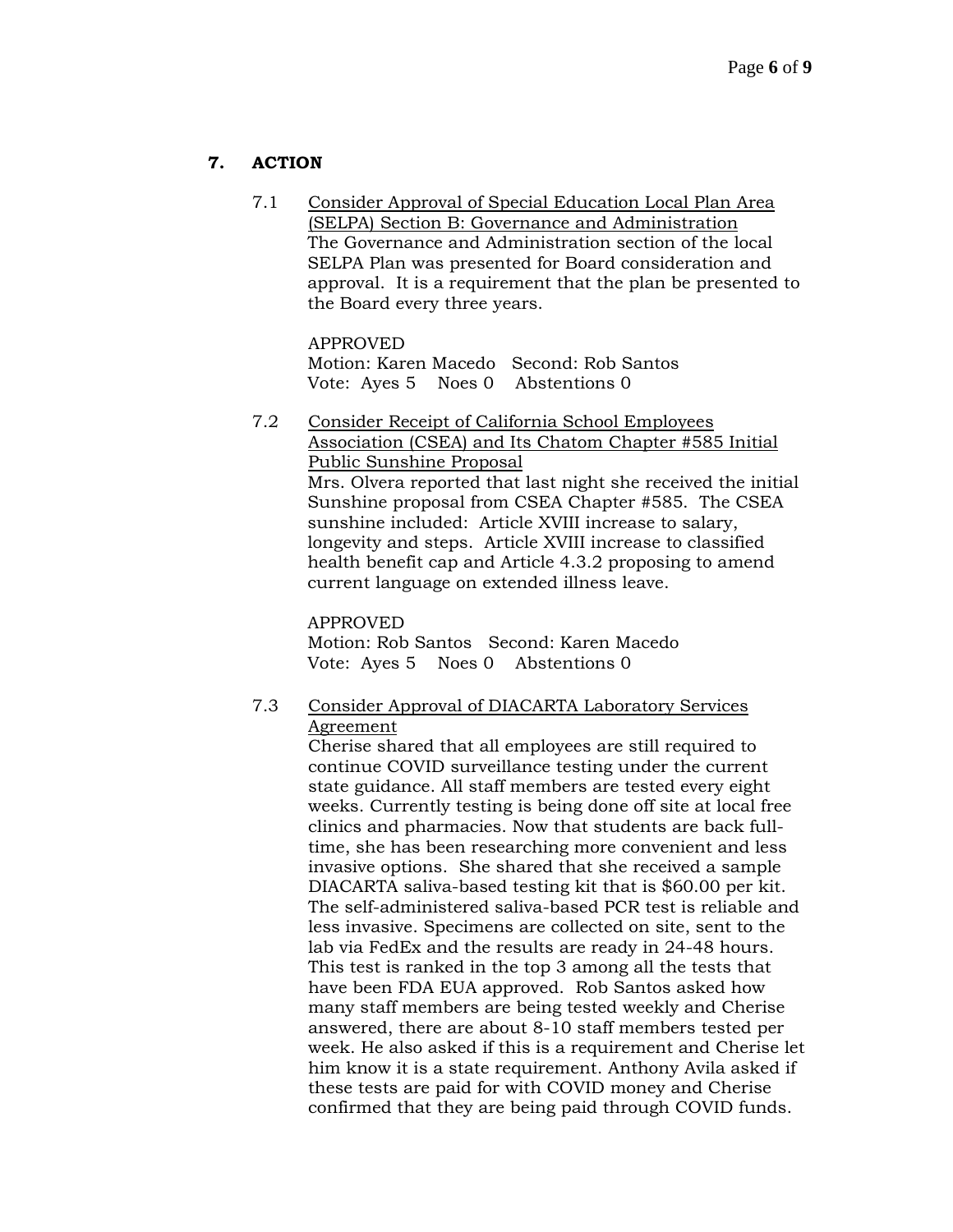APPROVED Motion: Rob Santos Second: Anthony Avila Vote: Ayes 5 Noes 0 Abstentions 0

### 7.4 Consider Approval of E-Rate Bid for Internet Access: ISP Services Only

Cherise reported that she received one bid from the Stanislaus County Office of Education for Category I Internet Services, and it was for \$10,000.00. She reported that she did receive one other bid, but it was received after the cutoff. The district would be responsible for paying \$1,000.00, and E-Rate would fund the remaining \$9,000.00.

# APPROVED Motion: Anthony Avila Second: Rob Santos Vote: Ayes 5 Noes 0 Abstentions 0

7.5 Consider Approval of 2020-2021 Master Agreement with Stanislaus County Office of Education Cherise shared that this is an annual contract with the County and this contract includes several services such as legal, psychologist, nursing, and mail services. She also shared that we may need to add clinician services to replace the ERMHS program because SELPA is discontinuing the service as part of the SELPA pool. Kelly shared that currently there is an increase of \$953.09 compared to last year.

APPROVED Motion: Karen Macedo Second: Ryan Blount Vote: Ayes 5 Noes 0 Abstentions 0

7.6 Consider Approval of a District Roving Substitute from March 10-May 28, 2021 for COVID-19 Coverage and/or Student Support (Substitute Credential is Required but Full Credential Requirement is Waived for this Position) Cherise reported on how there is currently a shortage in substitutes due to COVID-19. Many Districts in the county are having difficulty acquiring substitutes even though some have temporarily increased the rate of pay for substitutes. In order to be proactive in securing a substitute, she suggested hiring a District roving substitute until the end of the school year. This action would secure a substitute every day in the event one was needed, and the days when a substitute was not needed the substitute would push-in classrooms to support students to assist in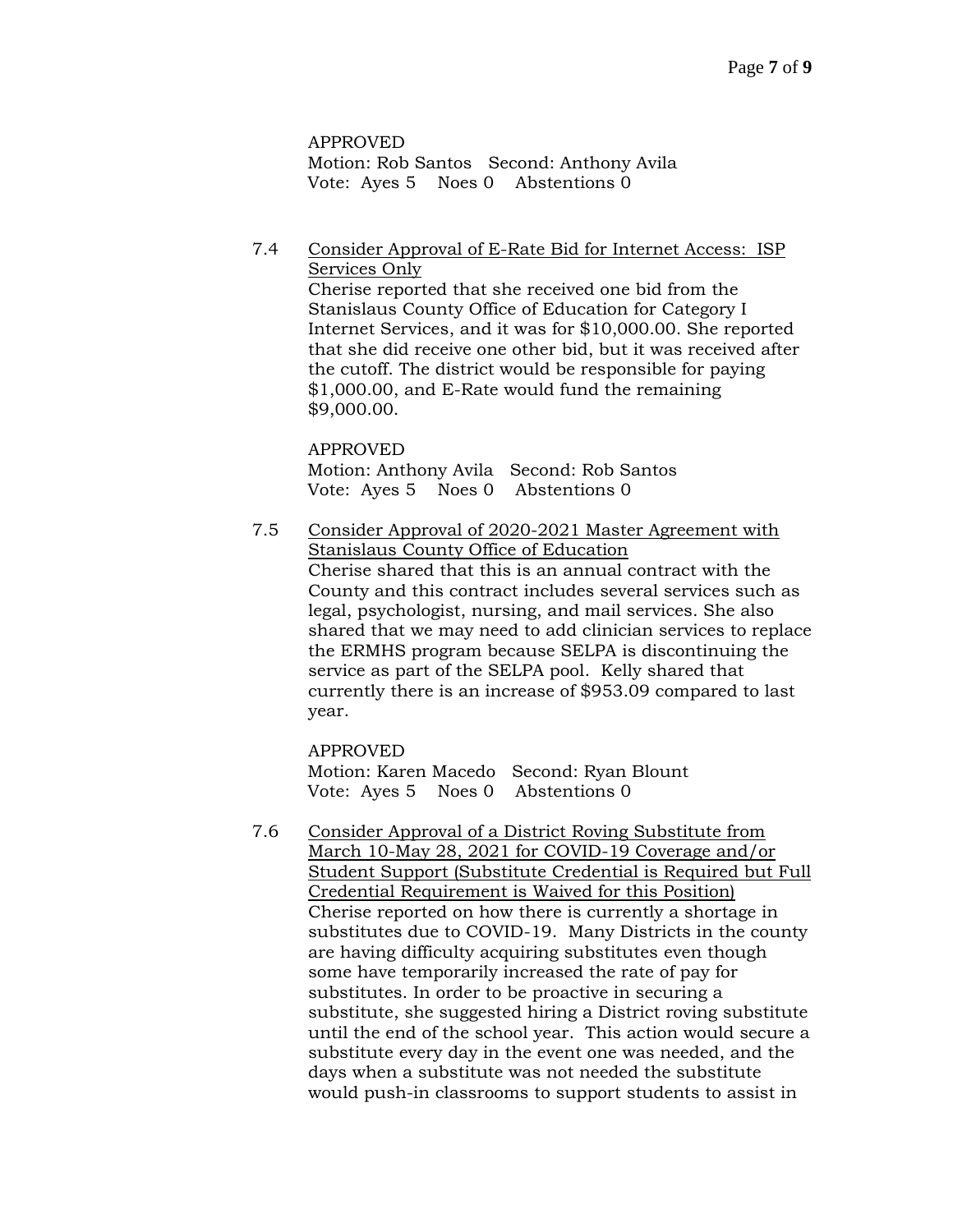learning loss mitigation. She explained the sub pay is  $$120.00$  per day, on the  $21<sup>st</sup>$  day it goes up to \$130.00, and on the 41st day it increases to \$234.00 per day. Steve Soderstrom asked if we had someone in mind, and Cherise let him know that the sub we had in mind just finished a long-term assignment for one of our teachers. Karen Macedo asked if it would be okay for this person to go into different cohorts, and Cherise said it is allowable. Steve Lewis added that this roving substitute would be beneficial especially when he has a situation where his teachers need to quarantine. Sara Cruz added that she has been fortunate enough to have her long-term substitutes, but that Chatom would always have a need for the extra support. Cherise informed the Board that this position would also be paid for with COVID funds.

APPROVED

Motion: Rob Santos Second: Karen Macedo Vote: Ayes 5 Noes 0 Abstentions 0

7.7 Consider Approval of 2020-2021 Second Interim Report Kelly gave her update from First Interim and Second Interim report changes. She reported that with the COVID pandemic, the District should be watching the numbers closely. She reported that current year and next year's funding is based on 2019-2020's ADA of 560.68. Kelly spoke on enrollment as of the beginning of February, which was at 566. She shared that the Governor announced that there would be no COLA given in the current year. She shared that some of the decreases were due to items such as; less bus repairs, less transportation cost, and no outdoor education costs for 2020-2021. She also shared that the district still meets the minimum reserve requirements. Steve Soderstrom asked if the large drop in the 2022-2023 projection was due to enrollment, and she confirmed that yes, it was due to enrollment.

APPROVED Motion: Rob Santos Second: Anthony Avila Vote: Ayes 5 Noes 0 Abstentions 0

7.8 Consider Approval of Reopening Date for Transportation and After-School Childcare Program Cherise shared all of the safety protocols that are in place to open transportation. She shared that masks would have to be worn at all times, the children would be using hand sanitizer when boarding and again when getting off the bus, physical distancing would be followed while on the bus, assigned seating, windows would be open, buses would be